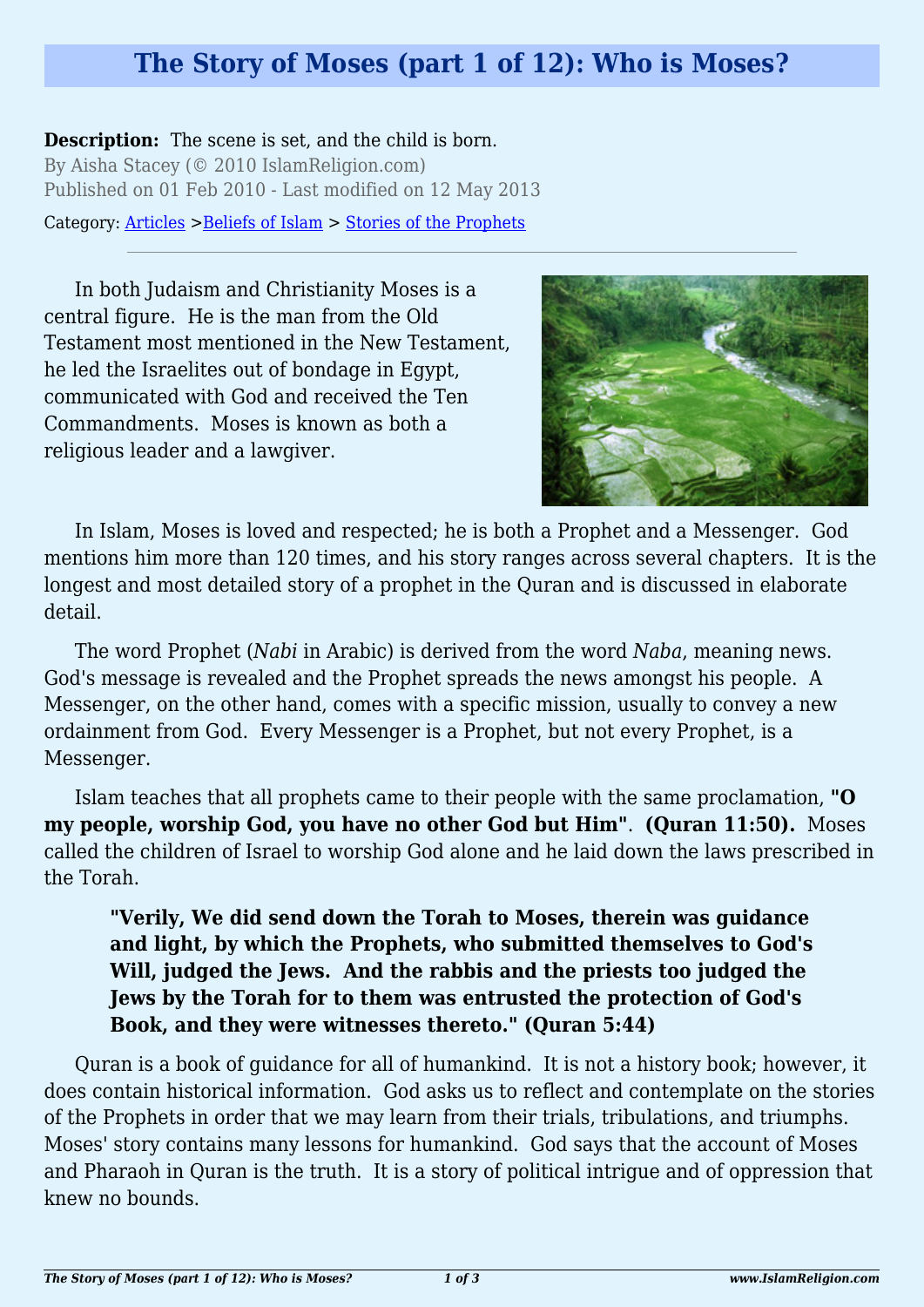## **"We recite to you some of the news of Moses and Pharaoh in truth, for a people who believe. Verily, Pharaoh exalted himself in the land and made its people sects, weakening (oppressing) a group (i.e. Children of Israel) among them; killing their sons, and letting their females live. Verily, he was of those who commit great sins and crimes, oppressors, tyrant." (Quran 28:3&4)**

Moses was born into one of the most politically charged times in history. The Pharaoh of Egypt was the dominant power figure in the land. He was so incredibly powerful that he referred to himself as a god and nobody was inclined or able to dispute this. He said, **"I am your lord, most high", (Quran 79:24)**

Pharaoh effortlessly exerted his authority and influence over all the people in Egypt. He used the strategy of divide and conquer. He set up class distinctions, divided the people into groups and tribes, and set them against one another. The Jews, the children of Israel, were put at the lowest level of Egyptian society. They were the slaves and servants. Moses' family was from amongst the children of Israel.

Egypt at the time was the known world's superpower. The ultimate power rested in the hands of very few. Pharaoh and his trusted ministers directed matters as if lives of the population were of little or no consequence. The political situation was in some ways similar to the political world of the  $21<sup>st</sup>$  century. In a time when the young people of the world are used as cannon fodder for the political and military games of the most powerful, the story of Moses is particularly pertinent.

According to Islamic scholar *Ibn Kathir* the children of Israel talked vaguely about one of their nation's sons arsing to wrest the throne of Egypt from Pharaoh. Perhaps it was just a persistent daydream from an oppressed people, or even an ancient prophecy but the story of Moses begins here. A yearning for freedom coupled with a tyrannical king's dream.

The people of Egypt were influenced by dreams and the interpretation of dreams. Dreams featured prominently in the story of prophet Joseph and once again, in the story of Moses the fate of the children of Israel is affected by a dream. Pharaoh dreams that a child from the children of Israel grows to manhood and seizes his throne.

True to character, Pharaoh reacts arrogantly and gives the order that all male children born to the children of Israel be killed. His ministers however perceive that this would lead to the complete annihilation of the children of Israel and economic ruin for Egypt. How, they ask, would the empire function without slaves and servants? The order is changed; the male children are killed in one year but spared in the next.

Pharaoh becomes so fanatical he sends spies or security agents to seek out pregnant women. If any woman gives birth to a male child, he is immediately put to death. When Moses' mother becomes pregnant with the child destined to lead the children of Israel out of bondage, she conceals her pregnancy. However, God wished to do a favour to those who were weak and oppressed, and pharaoh's plans are thwarted.